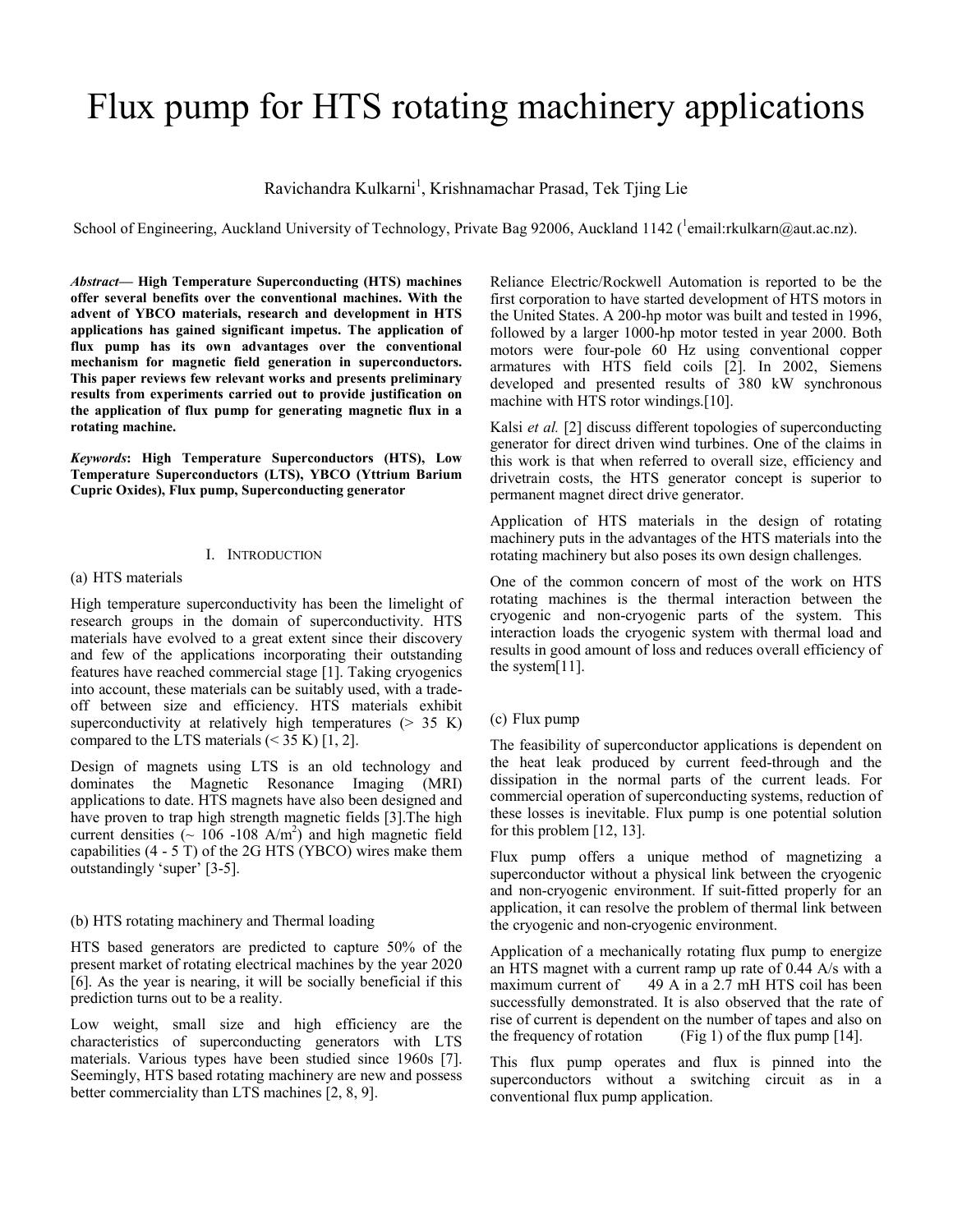

Fig 1. Current ramp up in a HTS tape with different frequencies of flux interaction as observed by Hoffmann *et al*.., [14].

A thermally actuated flux pump has been proposed by Coombs *et al*., and the technique used enables the creation of a high magnetic field limited by the characteristic features of the super conductor and not the magnetizing system [15]. The method applied here acts on the surface of the superconductor and offers shaping and patterning of the magnetic field with use of multiple pumps on the surface of superconductor.

The authors, however, have not commented on the suitability of this method to a HTS rotating machine. Though it is worth investigating, we believe a simpler method would conveniently solve the issue and this will be discussed later.

#### II. FLUX PUMP AND HTS ROTATING MACHINERY

One of the complex design challenges is to maintain isolation between the cryogenic and non-cryogenic environment in a superconducting application. This becomes far more complex when the superconducting application involves a dynamic component. A HTS synchronous generator is one such application. The excitation system of the available HTS generators use current leads and these current leads create a thermal link between the cryogenic and non-cryogenic environment.

Work on improving the current leads from cryogenic environment to non-cryogenic environment has been carried out [11]. Method of thermal anchoring of the conductioncooled current leads reports a decrease in cooling load on the cryogenic system. Despite having reduced the load on the cryocooler, a thermal link still exists and loading does occur in this system.

A conceptual design on use of flux pump for rotor excitation is proposed in [17] but no further work on the practicality of the design and applicability of the design has been reported.

#### III. EXPERIMENTS AND OBSERVATIONS

Formulation of dynamic resistance model for a high temperature superconducting flux pump has been presented [16]. The current and voltage profiles with a gap of 1 mm, reported in [16]. The results show a linear agreement between the frequency of the flux pump and the rate of current increase. From the voltage profile, it is evident that a net voltage (quasi DC emf) drop occurs across the superconducting coil.

The time dependent current  $I(t)$  (< *Ic*, critical current) has been derived in previous works [16] and is given by

$$
I(t) = \frac{\Delta \phi}{\beta} \left( 1 - exp\left(\frac{-\beta f t}{L}\right) \right) \quad \text{---} \quad \text{---} \quad 1
$$

where,  $\Delta \phi$  = the net flux change

 $\beta$  = constant defined by the design parameters

of the flux pump

Experiments were carried out by us on an HTS flux pump, with mechanical rotor that contained 12 NdFeB magnets and a type II HTS stator. Figure 2 illustrates the interaction between the magnetic field lines and the HTS stator. When the magnet moves with respect to the HTS stator in the XZ-plane, the flux lines are cut by the HTS stator and a current is induced in the HTS stator.

Type I superconductor repels all the magnetic lines (Meissner effect) when placed in a magnetic field and the magnetic field strength is below critical field for the superconductor, whereas type II superconductor operates in a mixed state when the applied magnetic field strength lies in between the  $1<sup>st</sup>$  critical field and  $2<sup>nd</sup>$  critical field thus causing an induced emf and current in the HTS stator.



Fig 2. Flux interaction between the rotor magnets and HTS stator.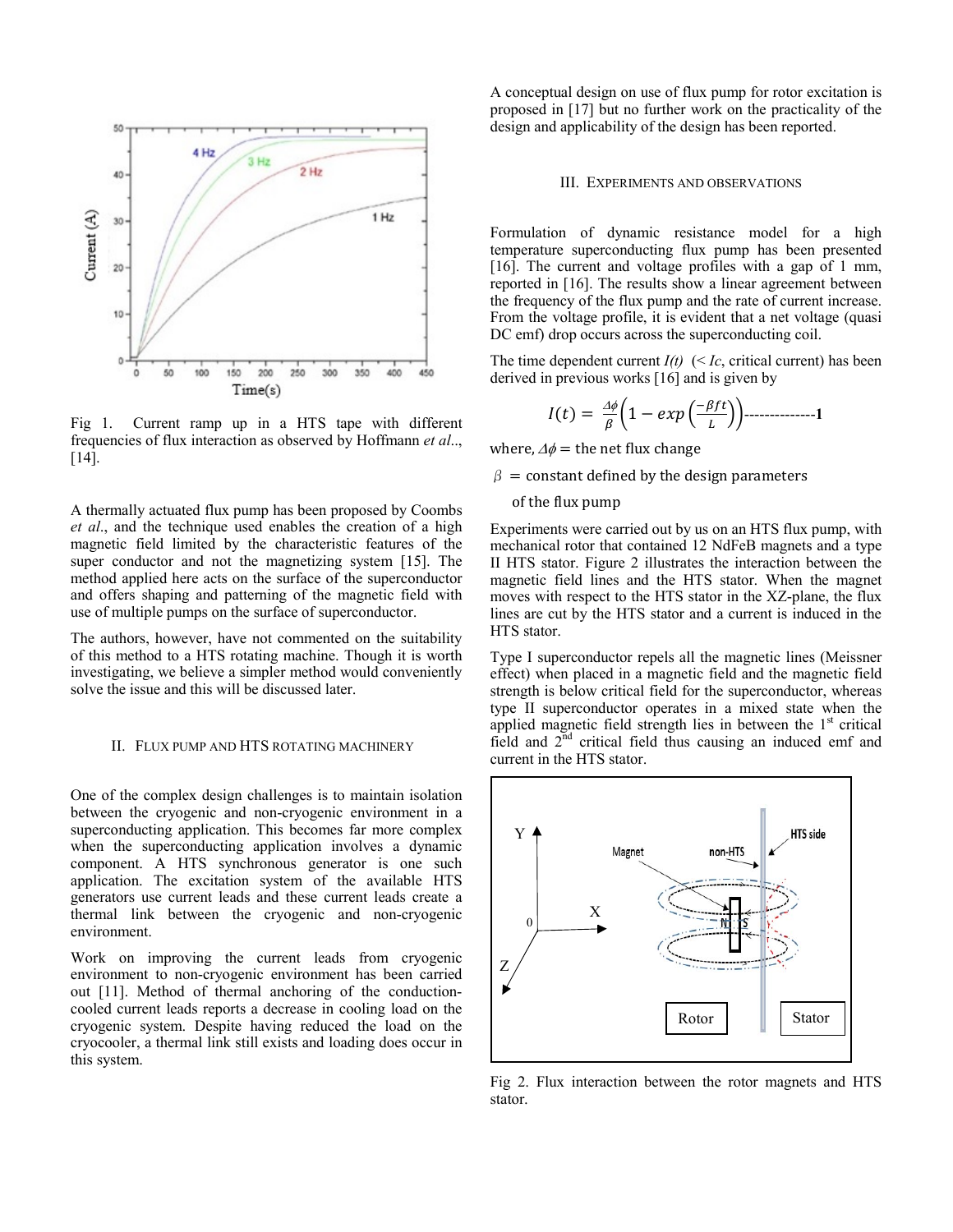The current in the HTS stator was measured using a solenoid coil and Hall sensor arrangement. The hall sensor senses the variation in the magnetic field and provides a proportional voltage as output. This voltage is in the range of millivolts. Lettech amplifier was used to amplify the hall voltages.

A high rate data acquisition system was designed using LABVIEW and NI-DAQ cards. The frequency of data acquisition was selected based on the frequency of flux interaction between the rotor and the stator of the flux pump.

The amplified hall voltage signals were acquired by LABVIEW program via NI-DAQ cards and stored in TDMS file format to facilitate large data management.

In the experiment, the speed *N* of the flux pump rotor was set as per the following equation;

$$
N = (60 * f)/P
$$

where,

 $f$  = frequency (Hz)

*P* = Number of permanent magnets

In order to avoid resonance with the line voltage, the frequency was set at 598 Hz and the corresponding speed was set at 2990 rpm for a 12 NdFeB magnets rotor. The speed of the rotor was controlled and varied using OMRON Servo driver and TRIO Motion Coordinator.

The results observed are in agreement with the previous work [16]. The voltage waveform across the HTS stator of flux pump is shown in Fig 3. The voltage across the HTS stator is asymmetric over the zero reference line.The averaging of the voltage profile is shown in Fig. 4 and gives a non-zero DC value, hence justifying a quasi-DC emf across the HTS stator.



Fig 3. Voltage waveform (598 Hz) across the HTS stator during flux pump operation.



Fig 4. Averaged voltage (598 Hz). The averaging period was  $\sim$ 5000 data points.

The average voltage across the HTS stator once the current reaches its saturation is non-zero and is  $\sim 0.6$  mV for 1 mm separation at 598 Hz.



Fig 5. The current ramp up for 1 mm separation and 598 Hz.

The current ramp up for 1 mm separation and 598 Hz frequency is shown in Fig 5. The ramp up rate is around 0.875 A/s. The maximum current reached is 52.5 A. The steady state is reached in 65 s.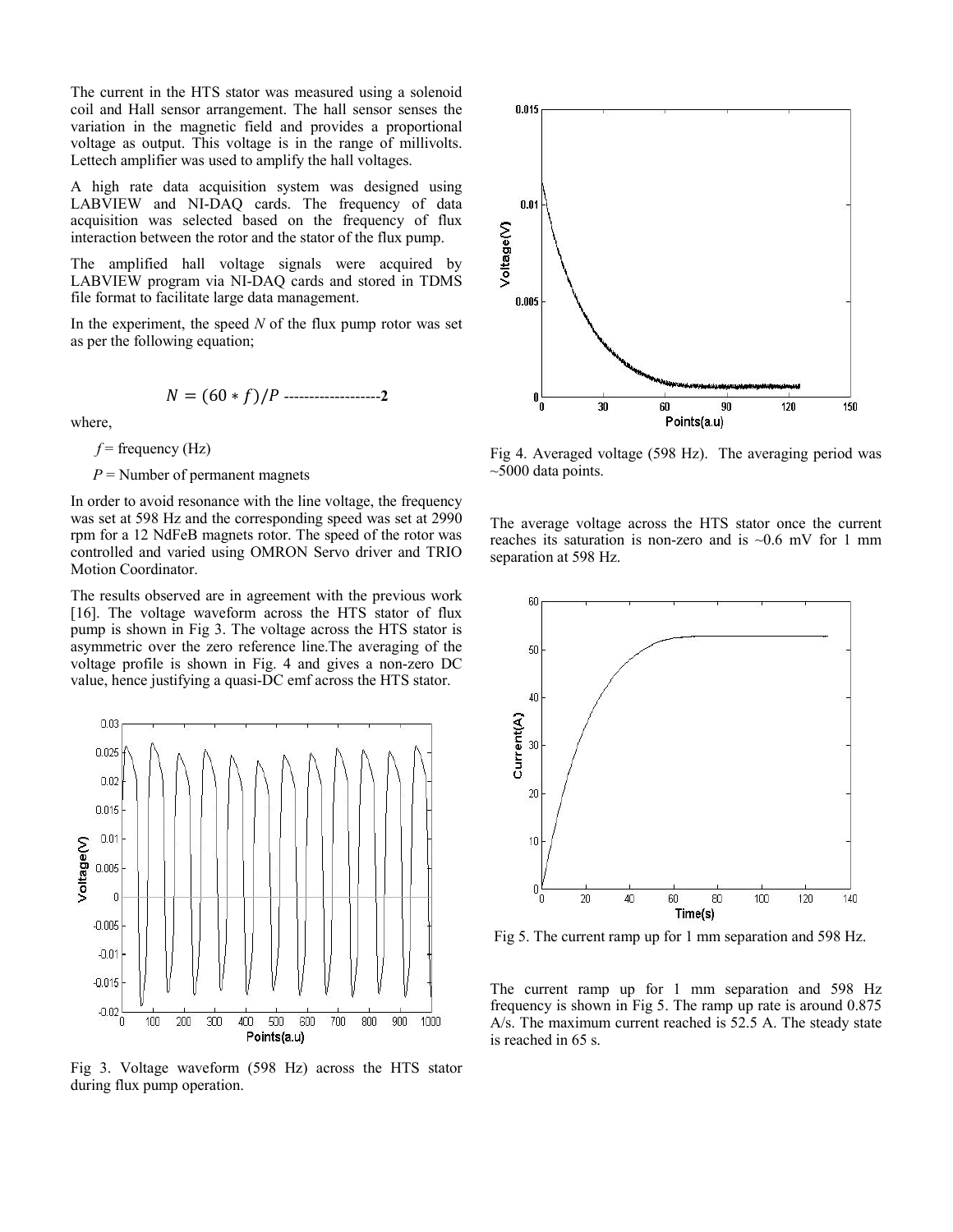

Fig 6. Steady state current ripple (598 Hz).

From the current ripple, as shown in Fig 6, it can be inferred that the field fluctuation would be similar to the current ripple as the field due to a current carrying conductor is proportional to the current flowing through it. Further experimentation and Finite Element Modelling (FEM) studies are needed to critically analyze the field pattern and fluctuations in the field taking into account the shielding currents, demagnetizing and cross magnetizing effects due to stator conductor field.



Fig 7. Normalized FFT of the Voltage (16 Hz) across the HTS stator.

The FFT of the voltage across HTS stator is shown in the Fig 7.

The normalized FFT of the voltage signal across the HTS stator showed the presence of  $2<sup>n\overline{d}</sup>$  and  $4<sup>th</sup>$  harmonics. The presence of even harmonics are because of the asymmetry in the voltage and this has never been reported. However, an interesting factor is the magnitude of the harmonics.

The magnitude of  $2<sup>nd</sup>$  and  $4<sup>th</sup>$  harmonics are observed to be 30% and 4% of the fundamental, respectively. The 3rd harmonic is found to be smaller than the 4<sup>th</sup> harmonic.

Further investigation and analysis with a larger data set is currently in progress to understand the nature and magnitude of various harmonics in the voltage profile.

## IV. CONCLUSION

From the results of our flux pump experiments in magnetizing a superconductor, it is clear that the flux pump can be utilized in generating magnetic field in an HTS rotating machinery.

Some of the concerns that need to be addressed such as:

- a) An efficient magnetic circuit to bridge the magnetic flux between flux pump magnets and the superconductor.
- b) Harmonic analysis of the system in conjunction with the synchronous generator operating conditions.
- c) Demagnetizing and cross-magnetizing effects of armature conductors on the flux link between flux pump magnets and superconductor.

An empirical formula for the rate of rise of current and its dependency on the shape and size of the magnets used in the flux pump and choice of material of the magnetic circuit are some of the aspects for improvising the design of the flux pump in order to suit-fit it to a rotating machinery application.

Based on the earlier reported works and preliminary results of our work, it can be concluded that application of flux pump is suitable for exciting rotor (HTS conductors) in a synchronous generator. Use of flux pump would reduce the thermal load on the cryogenic system of the HTS generator and improve the commercial applicability, an improvement in the efficiency of the system can also be expected.

#### **ACKNOWLEDGMENTS**

The authors would like to thank Rod Badcock, Chris Bumby and Zhenan Jiang of Robinson Research Institute, Victoria University of Wellington, for their cooperation and help in carrying out this study.